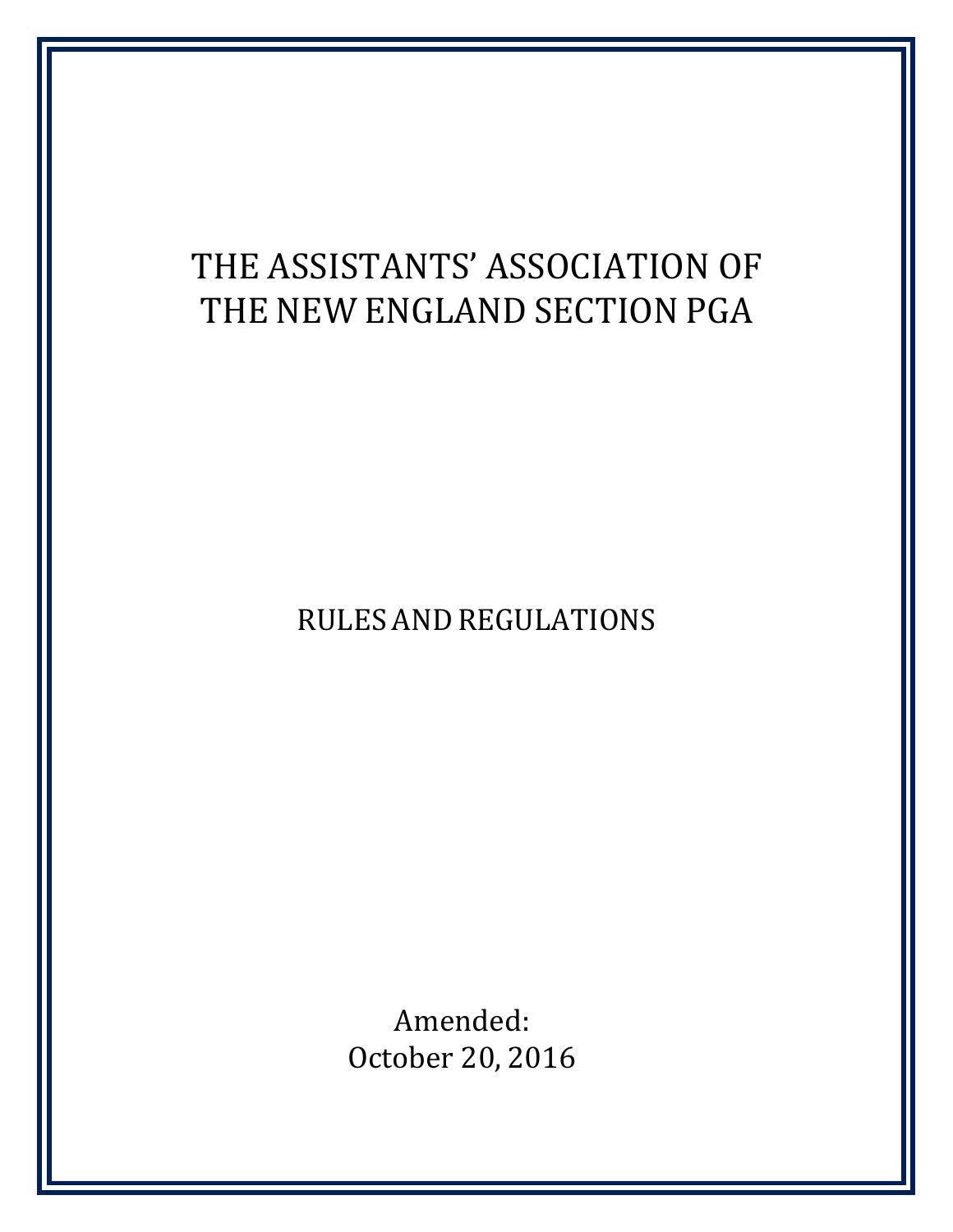## **TABLE OF CONTENTS**

| Article III Officers & Board of Directors 2-4 |  |
|-----------------------------------------------|--|
|                                               |  |
|                                               |  |
|                                               |  |
| Article VII Tournament Rules & Regulations7   |  |
|                                               |  |
|                                               |  |
|                                               |  |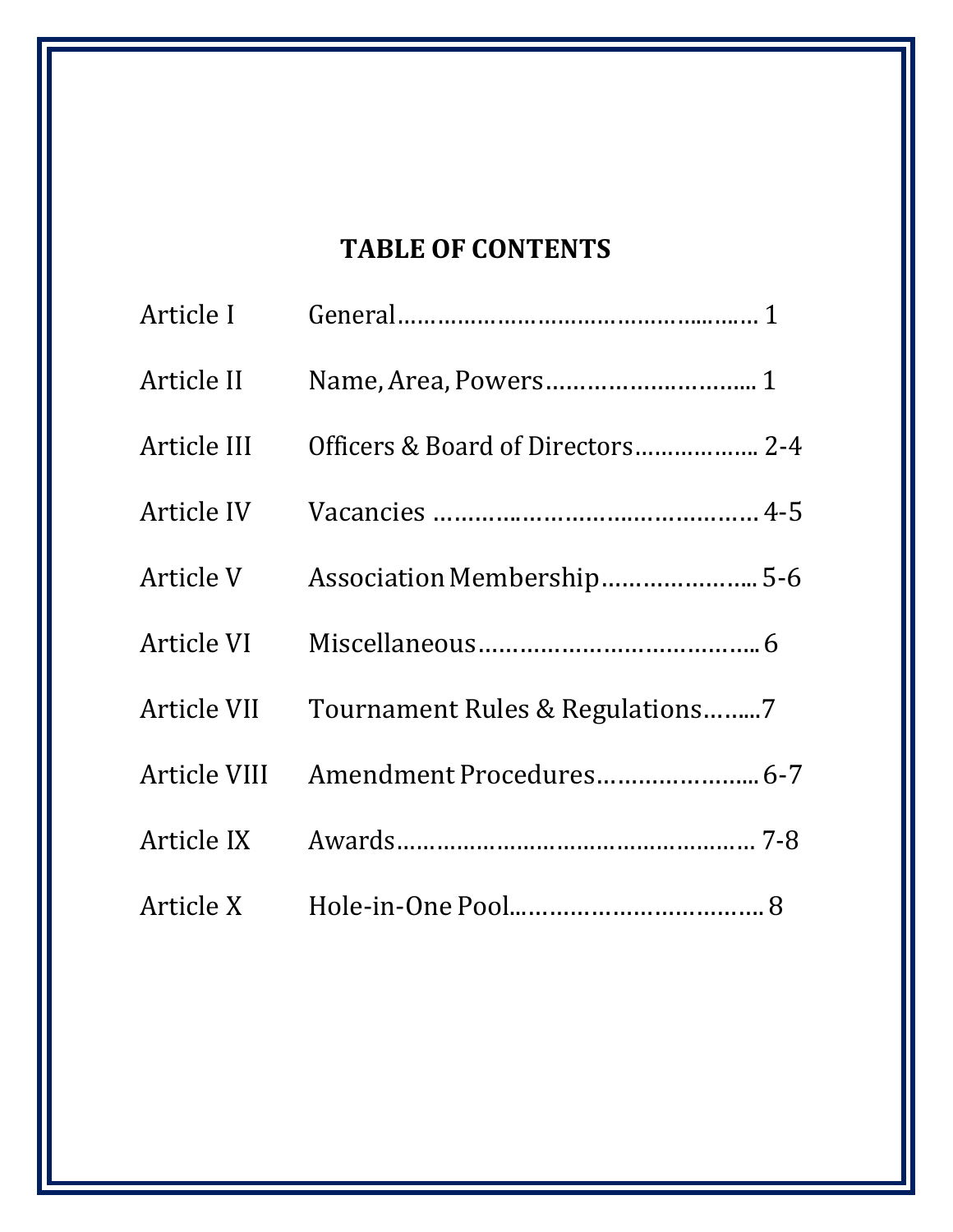## **Article I General**

#### **Section 1. Mission Statement**

The Association is a subsidiary of the Section and its overall mission is to establish a unique culture amongst all assistants by combining educational programs with a competitive tournament series. The Association's main focus is to foster an environment that will allow assistants to constantly grow professionally in hopes of obtaining a future head golf professional role. In doing so, the Association will elevate the standards of the professional golfers' vocation, enhance the economic well-being of the individual member, stimulate interest in the game of golf, and promote the overall vitality of the game within the Association.

#### **Section 2. Authority**

These rules and regulations supersede all previous publications of the Assistants' Association rules and regulations. These rules and regulations, once approved by The Section Board of Directors, will supersede all other rules and regulations regarding the governance of the Assistants' Association of the New England Section PGA (The Section).

## **Article II Name, Area, Powers**

#### **Section 1. Name**

By authority of the Board of Directors of the New England Section, PGA of America, hereinafter referred to as the "Section," this Association shall be known as "The New England Assistants' Association, New England Section, PGA of America" and shall be referred to hereinafter as "Association." The New England Section, PGA of America shall be referred to hereinafter as the "Section" and the Professional Golfers' Association of America shall be referred to hereinafter as the "PGA."

#### **Section 2. Area**

Pursuant to the Section, the territory under the jurisdiction of the Association shall consist of the area considered as Massachusetts that is defined on the west by the boundary of the Section, Rhode Island, Maine, New Hampshire and Vermont.

#### **Section 4. Powers**

The Association's powers shall be limited specifically to those powers granted by the Section. The Section's Board of Directors shall review and approve all Association actions. The Section shall have complete authority in their discretion and at any time to withdraw the charters of the Association. In the event that the Association bylaws, rules, regulations or policies deviate from those of the Section, the Section bylaws, rules, regulations or policies shall control.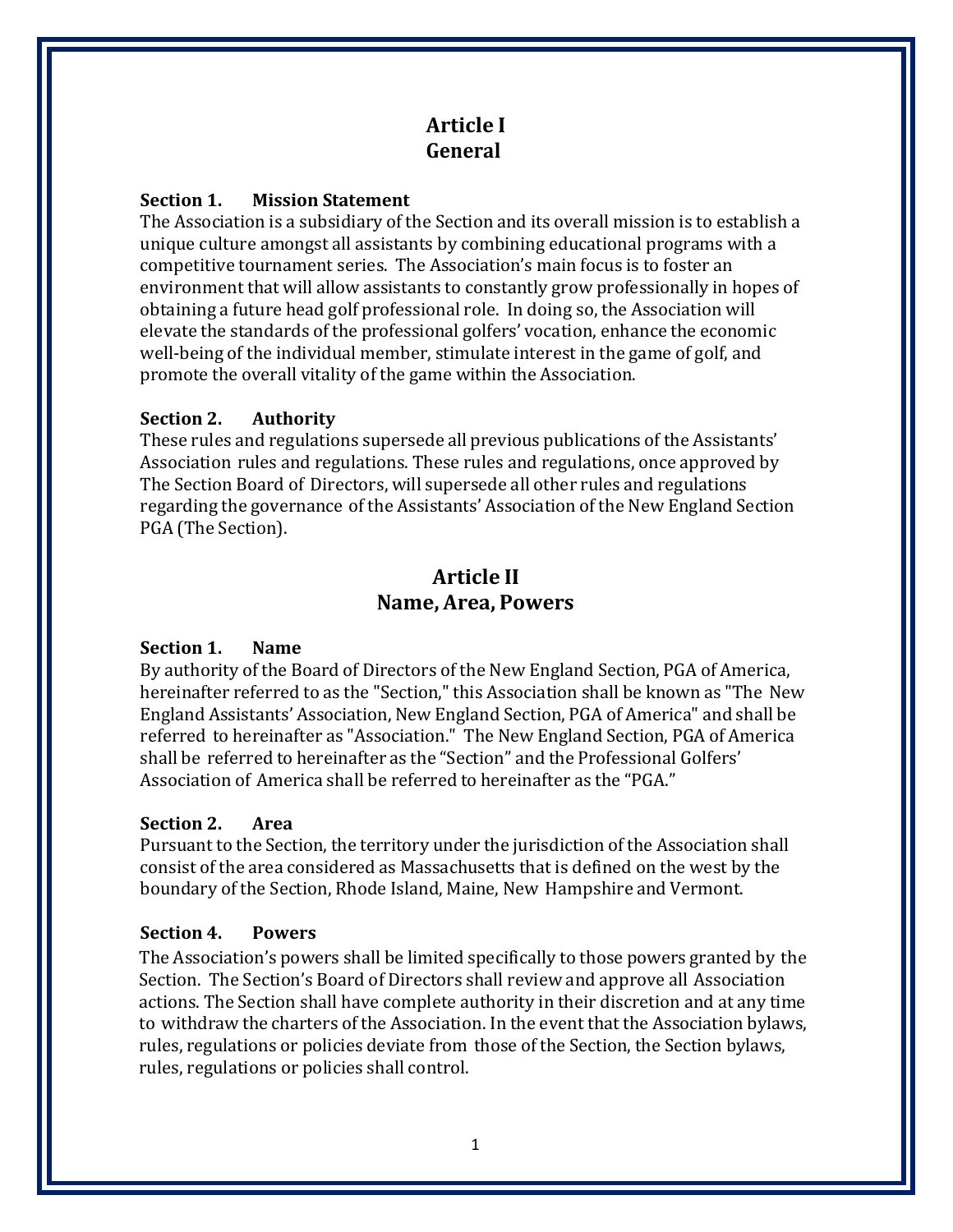## **Article III Officers & Board of Directors**

#### **Section 1. Composition**

The Officers will be comprised of the President, Vice President, Secretary, and Past President. The Directors will be comprised of Tournament Chair and Director-atlarge.

- 1. President (Officer)
- 2. Vice President (Officer)
- 3. Secretary (Officer)
- 4. Tournament Chair (Director)
- 5. Director‐at‐large (Director)
- 6. Past President(Officer)

#### **Section 2. Powers and Duties**

The Assistants' Association Board of Directors shall be entrusted with the management of the Assistants' Association.

#### **Section 3. Officer Terms, Appointments, and Elections**

- 1. The officers shall be elected to a one‐year term and shall be elected at the Assistants' Association Annual Fall Meeting by majority vote.
- 2. The officers may not serve the same position in consecutive years. He/She must assume a new position ascending up the Board of Directors, unless appointed by the Section Board of Directors in cases of multiple vacancies with no clear line of succession.
- 3. All candidates for the position of President, Vice President, and Secretary shall be nominated by submitting a nomination letter or email. The Assistants' Association Board of Directors will communicate the list of nominees to the entire Assistants' Association membership no later than 2 weeks prior to the Annual Fall Meeting.
- 4. A candidate for President must have served one year as an Officer of the Assistants' Association.
- 5. A candidate for Vice President must have served one year as a member of the Assistants' Association Board of Directors.
- 6. A candidate for Secretary must have served one year as a member of the Association Board of Directors.
- 7. In the rare occasion that a vacancy occurs in the Assistants' Association Board of Directors and there is no clear line of succession, The Section Board of Directors shall appoint an individual to be the President of the Assistants'Association.

#### **Section 4. President**

The President of the Association shall serve as the Chairperson and shall have the following powers and duties:

1. The President shall preside at all meetings of the Association Board of Directors and the spring and fall meetings of the Assistants' Association.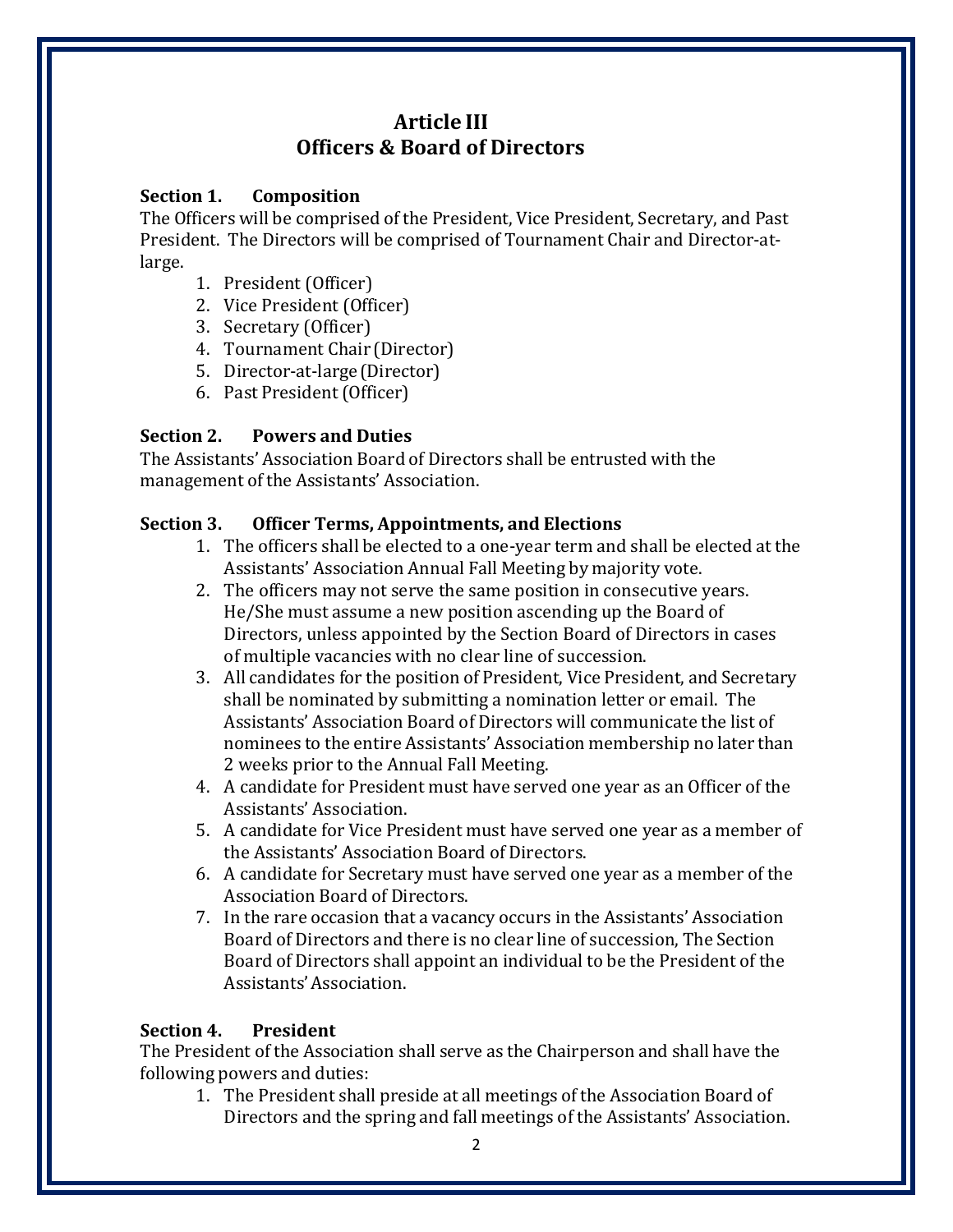- 2. The President shall supervise the Association Board of Directors and any committee of the Assistants' Association.
- 3. The President may assign the voted Directors to assist in various activities of the Association.
- 4. The President shall be authorized to sign contracts which have received the approval of the Section.
- 5. The President is responsible for completing the requirements set forth by The Section.
- 6. The President shall attend Section Board of Directors Meetings.

#### **Section 5. Vice President**

- 1. The Vice President shall be responsible for financial forecasting and budgeting.
- 2. The Vice President shall be responsible for the presentation of all financial profit/loss statements at the spring and fall meetings.
- 3. The Vice President shall be responsible for the collection of monies from all proposed sponsor activities.
- 4. The Vice President shall be responsible for the planning and budgeting of the annual spring and fall meetings, tournaments and events.
- 5. The Vice President shall be responsible for charitable activities.
- 6. The Vice President shall oversee and preside over the Board of Directors position of Tournament Chair.

#### **Section 6. Secretary**

- 1. The Secretary shall keep or cause to be kept the minutes of all Association membership meetings.
- 2. The Secretary shall be held responsible for creation and marketing of the Association's fundraising activities.
- 3. The Secretary shall assist the Section Board regarding updates to the Association membership directory, classification and job changes.
- 4. The Secretary shall organize all education activities and present agenda to the Section Board.
- 5. The Secretary must record any Amendments to or changes in the Association Bylaws, and report such Amendments or changes to the Association and Section membership.
- 6. The Secretary shall keep a roll of all New England PGA members.
- 7. The Secretary shall oversee and preside over the Board of Directors position of Director‐at‐Large.

#### **Section 7. Past President**

The most recent Past President will remain on the Association Board of Directors in an advisory capacity. The Past President will have the right to vote.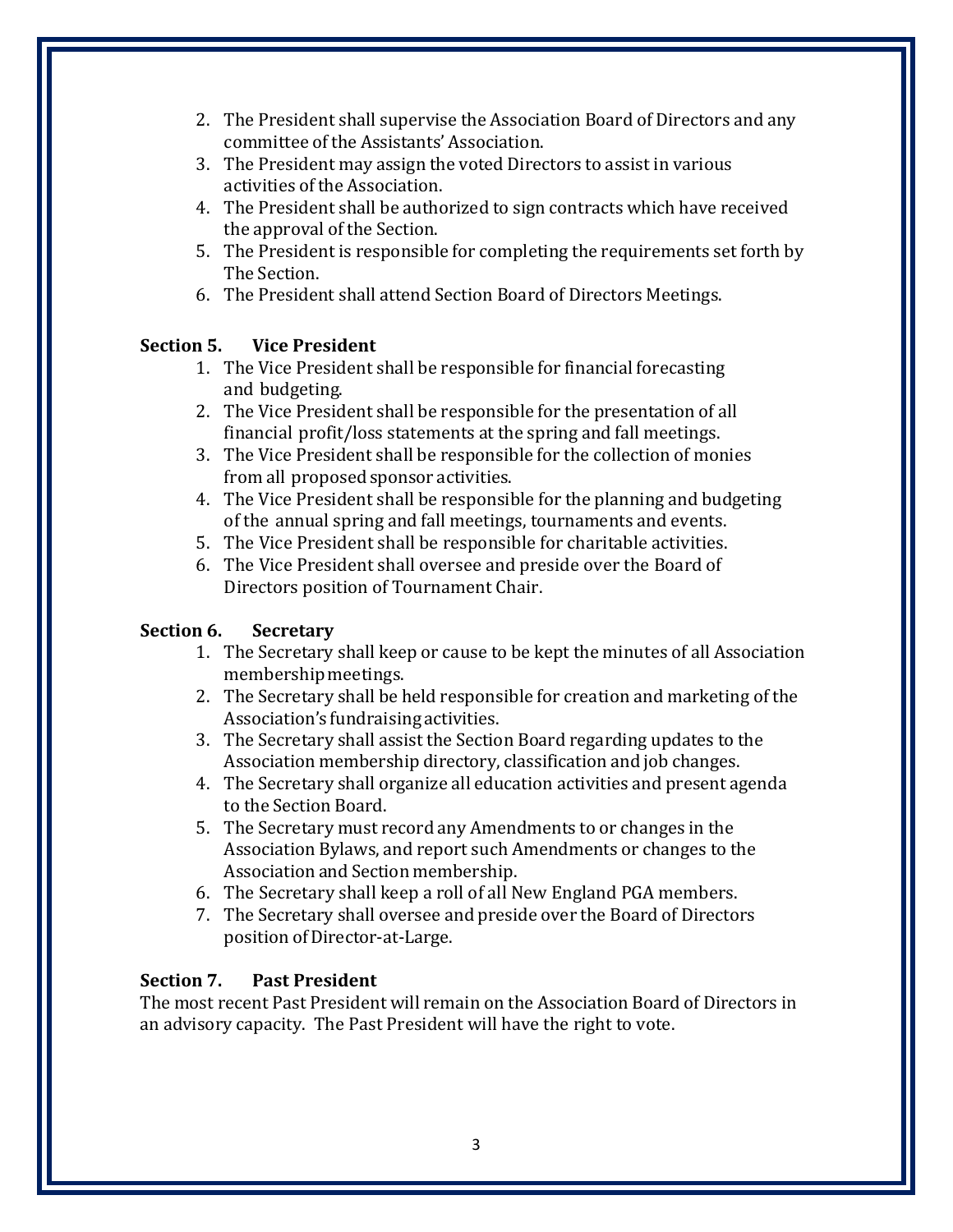#### **Section 8. Director Terms, Election and Service**

- 1. The Directors shall be elected to a one year term and shall be elected at the Assistants' Association Annual Fall Meeting by majority vote.
- 2. A Director may not serve the same position in consecutive years. He/She must assume a new position each year ascending up the Board of Directors, unless appointed by the NEPGA Board of Directors in cases of multiple vacancies with no clear line of succession.
- 3. All candidates for a director position shall be nominated by submitting a nomination letter or email. The Assistants' Association Board of Directors will communicate the list of nominees to the entire Assistants' Association membership no later than 2 weeks prior to the Annual Fall Meeting.

#### **Section 9. Tournament Chair**

- 1. The Tournament Chair shall be responsible for the annual tournament schedule including fees, format, time, and location.
- 2. The Tournament Chair shall work with the Vice President when determining event budgets.
- 3. The Tournament Chair shall be responsible for creating contracts between the tournament host site and the Association.
- 4. The Tournament Chair shall reference the Assistant's Association Member Directory while maintaining tournament rosters.

#### **Section 10. Director-at-Large**

- 1. The Director‐at‐Large shall be responsible for developing, monitoring and promoting the Association's education and mentoring programs.
- 2. The Director‐at‐Large should record and report to the Section Board analysis of active and suspended members and apprentices as classifications change regarding membership.
- 3. The Director‐at‐Large shall be responsible for updating and relaying information about the Association via the Section webpage, e‐mails, newsletters etc.

## **Article IV Vacancies**

Procedure for vacancies during in‐season. (In‐Season is defined as starting at the Spring Meeting and ending at the Fall Meeting)

- 1. In the event of absence or temporary disability of the President, the Vice President shall perform the duties of the President. If the President resigns, dies, or becomes totally incapacitated, the Vice President will succeed him/her and become President/Vice President.
- 2. In the event of absence or temporary disability of the Vice President, the Secretary shall perform the duties of the Vice President. If the Vice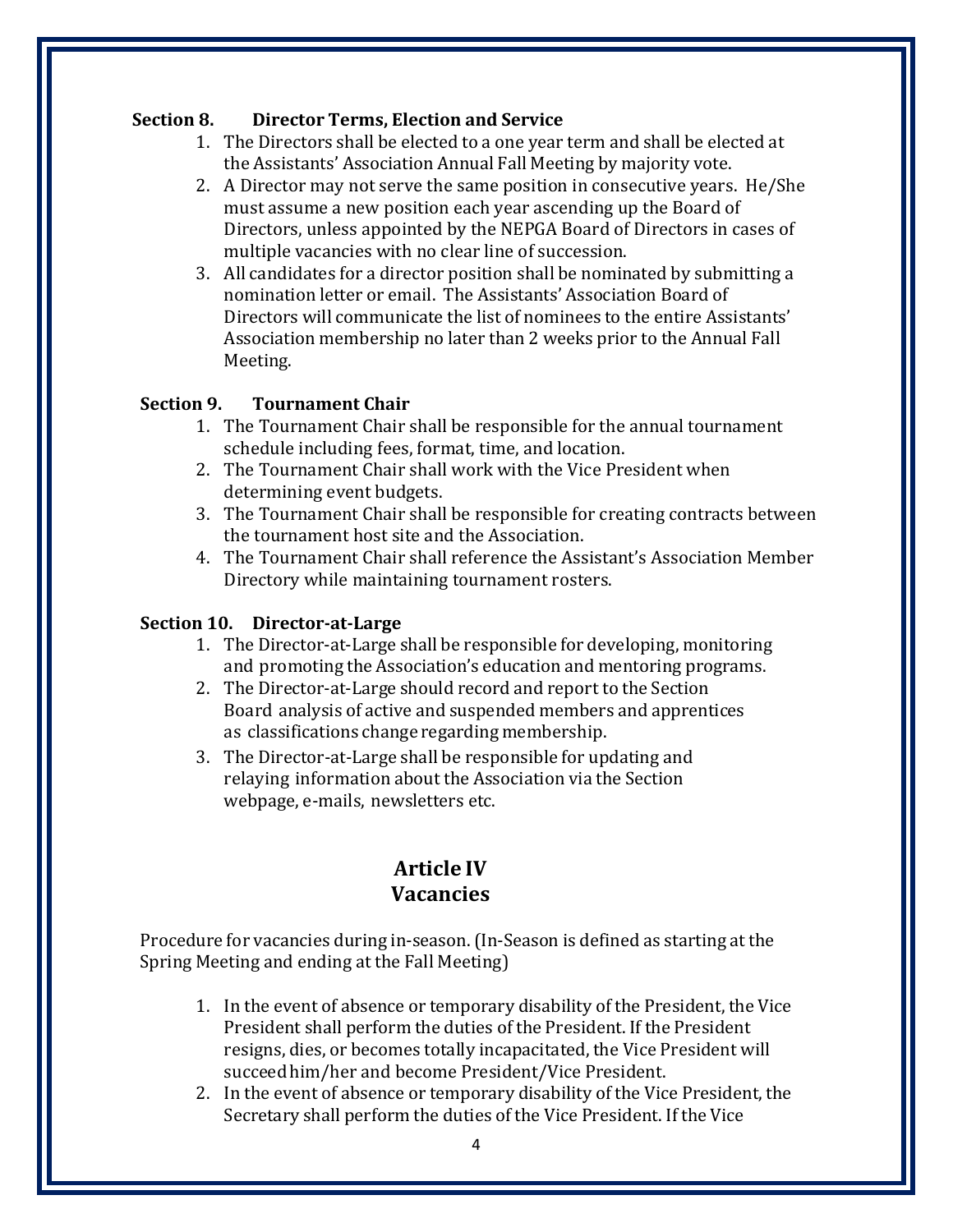President resigns, dies, success the President, or becomes totally incapacitated, the Secretary shall succeed him/her and become Vice President for the remainder of the term of office.

- 3. In the event of absence or temporary disability of the Secretary, the Vice President shall perform the duties of the Secretary. If the Secretary resigns, dies, or becomes totally incapacitated, the Vice President shall become Vice President/Secretary for the remainder of the term of office.
- 4. Members attending the Assistants' Association Fall Meeting may remove an officer of the Board with a 2/3‐majority vote.

Procedure for vacancies during the off-season. (Off-Season is defined as starting after the Fall Meeting until the beginning of the Spring Meeting)

- 1. The President of the Assistants' Association with the approval of the Assistants' Association Board of Directors will make the new appointments.
- 2. The successor will assume the remainder of the one-year term and will be allowed to run for election to that same position the following year, if they wish to do so.
- 3. If the Past President position becomes vacant, it shall remain vacant until the next election.
- 4. In the occasion of multiple vacancies in the off-season on the Assistants' Association Board of Directors and there is no clear line of succession, the Section Board of Directors shall appoint the individuals to fill the board vacancies.

## **Article V AssociationMembership**

#### **Section 1. General**

All membership issues and matters shall be governed by the Association Rules and Regulations. To qualify for membership in the Assistants' Association, one must be primarily employed as defined by The PGA Bylaws and affiliated with the Section in one of the following classifications:

- 1. "Active" PGA Class A‐8 as defined in Article III Section 3 of the PGA Bylaws
- 2. Registered PGA Apprentice
- 3. Registered PGA/PGM Students employed in the New England Section

## **Section 2. Meetings of Membership**

Two membership meetings shall be held annually, one in the spring and one in the fall. The attendance at all such meetings shall be limited to Association members. The Association Secretary shall make notice of such called meeting at least 30 days prior to holding the meeting by e‐mailing all members in good standing.

1. Special Meetings ‐ Special meetings of the Association membership may be called by the Board of Directors when considered warranted by a situation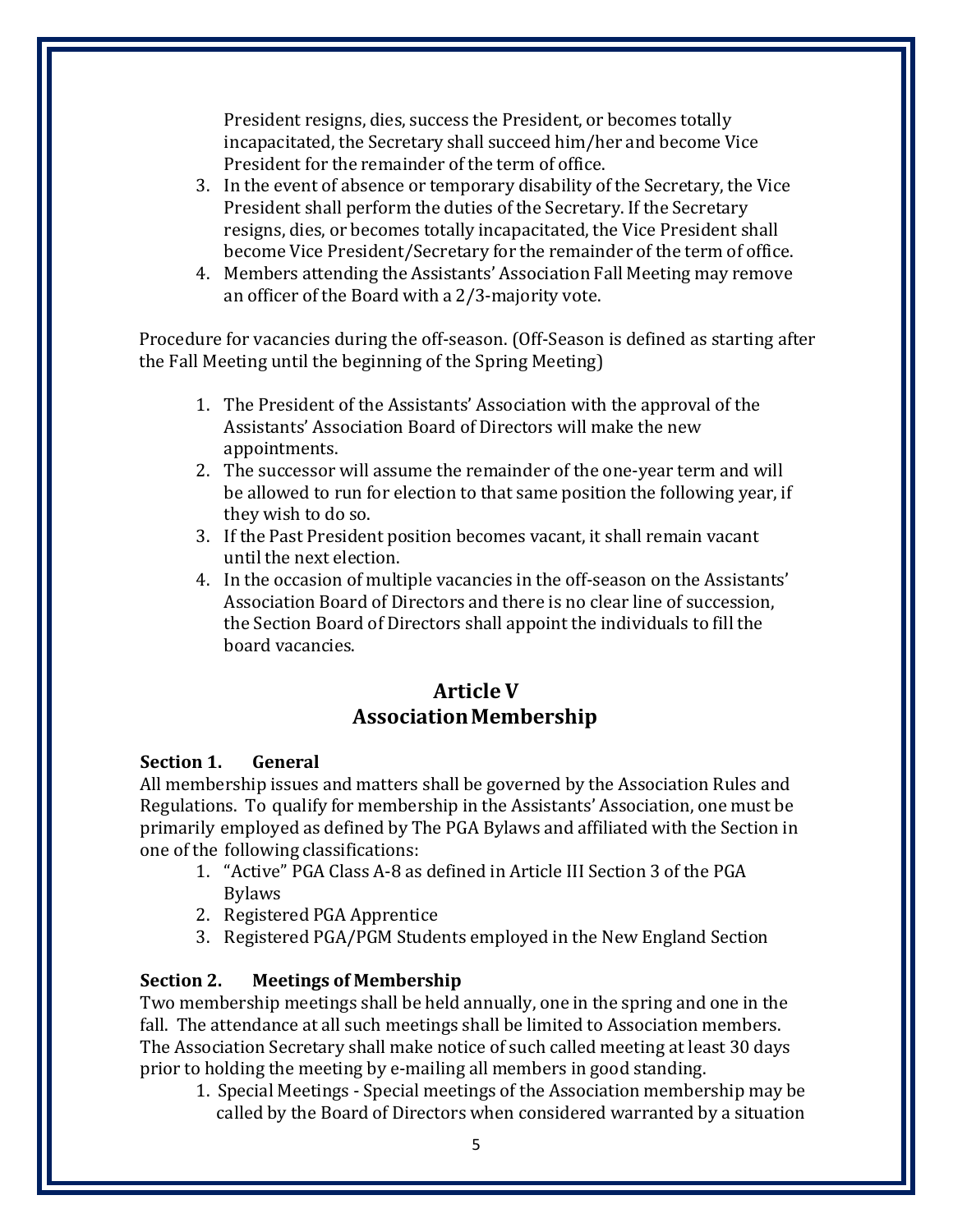which may affect the status of the Association or the welfare of its members adversely.

#### **Section 3. Voting Membership**

A voting member is any dues paying member of the Assistants' Association that is an active PGA Class A-8 or registered PGA Apprentice. Registered PGA/PGM students are not allowed to vote.

#### **Section 4. Event Purse Distribution**

One must be an active, dues paying member of the Assistants' Association in order to collect winnings in any Assistants' Association sanctioned event. Registered PGA/PGM students who wish to keep their amateur status will receive event earnings in pro shop credit at their employed facility.

## **Article VI Miscellaneous**

#### **Section 1. Section Approval**

Any and all policies, rules and regulations are subject to review and approval by the Section Board of Directors.

## **Article VII Tournament Rules and Regulations**

(The Association's current and approved *Tournament Rules and Regulations* (TR&R) are to be considered a corporate part of the Association's Bylaws.)

#### **Section 1. Tournament Rules and Regulations**

The Assistants' Association shall conduct all of its tournaments in accordance with the Section Tournament Rules and Regulations.

## **Article VIII AmendmentProcedures**

#### **Section 1. Amendments by the Assistants' Association Board of Directors**

- 1. The Rules and Regulations may be amended at any Board Meeting where there is a minimum of 2/3 of the Board of Directors present. All of those present will have a vote and a simple majority is needed for the affirmation of a resolution.
- 2. The amendment must be presented to the Board of Directors by a current member of the Board.
- 3. For the amendment to be voted on or discussed, it must be "seconded" by another member of the Board of Directors.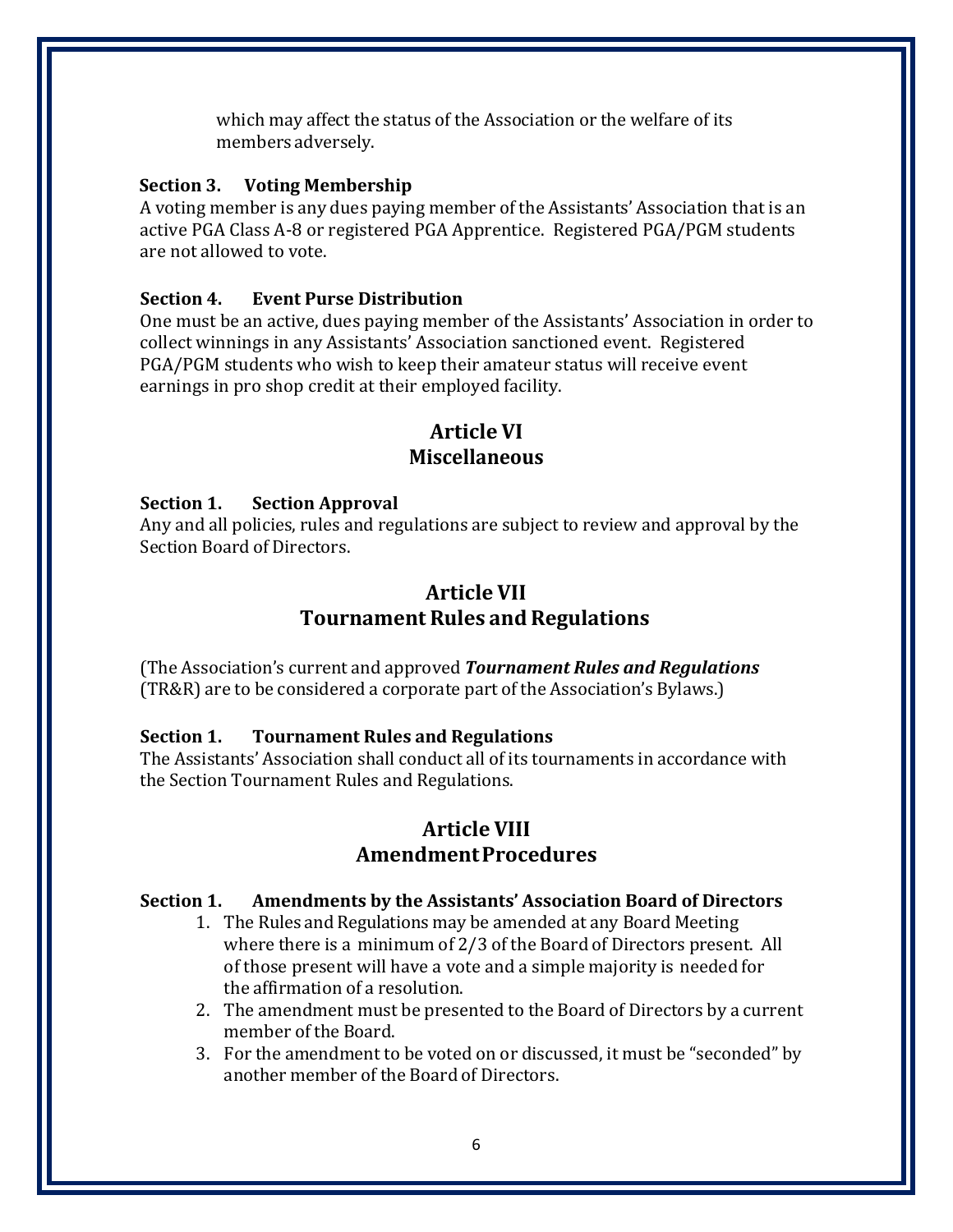#### **Section 2. Amendment proposed at Annual Spring and Fall Meetings**

- 1. Any member of the Association can propose an amendment to the Association Bylaws.
- 2. The proposed resolution must be presented to the Association Board of Directors no later than 30 days prior to the annual meetings.
- 3. The voting membership shall receive a copy from the Secretary of the proposed resolution no later than 2 weeks prior to the Association annual meetings.
- 4. The member submitting the resolution may discuss the resolution on the floor for no longer than 5 minutes.
- 5. Any other member shall offer rebuttal or affirmation of the proposed resolution for no longer than 5 minutes.
- 6. A 2/3 majority vote is needed for the passage of the resolution and the resolution will go into effect immediately after passage.

#### **Section 3. Final Authority**

The Section Board of Directors has the final authority over any Bylaw Amendment.

## **Article IX Awards**

The Assistants' Association shall conduct its awards in accordance with the Section Special Awards Committee guidelines.

(The Association's current and approved *Awards Policies* are to be considered a corporate part of the Section's Bylaws.)

#### **Section 1. Description**

#### *THE NEPGA ASSISTANT PROFESSIONAL OF THE YEAR*

The highest honor paid to an Assistant PGA Professional. The following guidelines are used to determine nominees for this prestigious award:

- 1. Overall performance as a golf professional at his/her facility
- 2. Level of service to his/her Section and to the Association
- 3. Leadership ability
- 4. Image and the ability to inspire fellow professionals
- 5. Promotion of golf

#### **Section 2. Eligibility, Nomination & Application**

- 1. To be eligible for nomination for the NEPGA Assistant Professional of the Year, one must be primarily employed as defined by The PGA Bylaws and affiliated with the Section in one of the following classifications:
	- a. "Active" PGA Class A‐8 as defined in Article III Section 3 of the PGA Bylaws
- 2. Any PGA member in good standing may nominate an eligibly classified assistant for the said award.